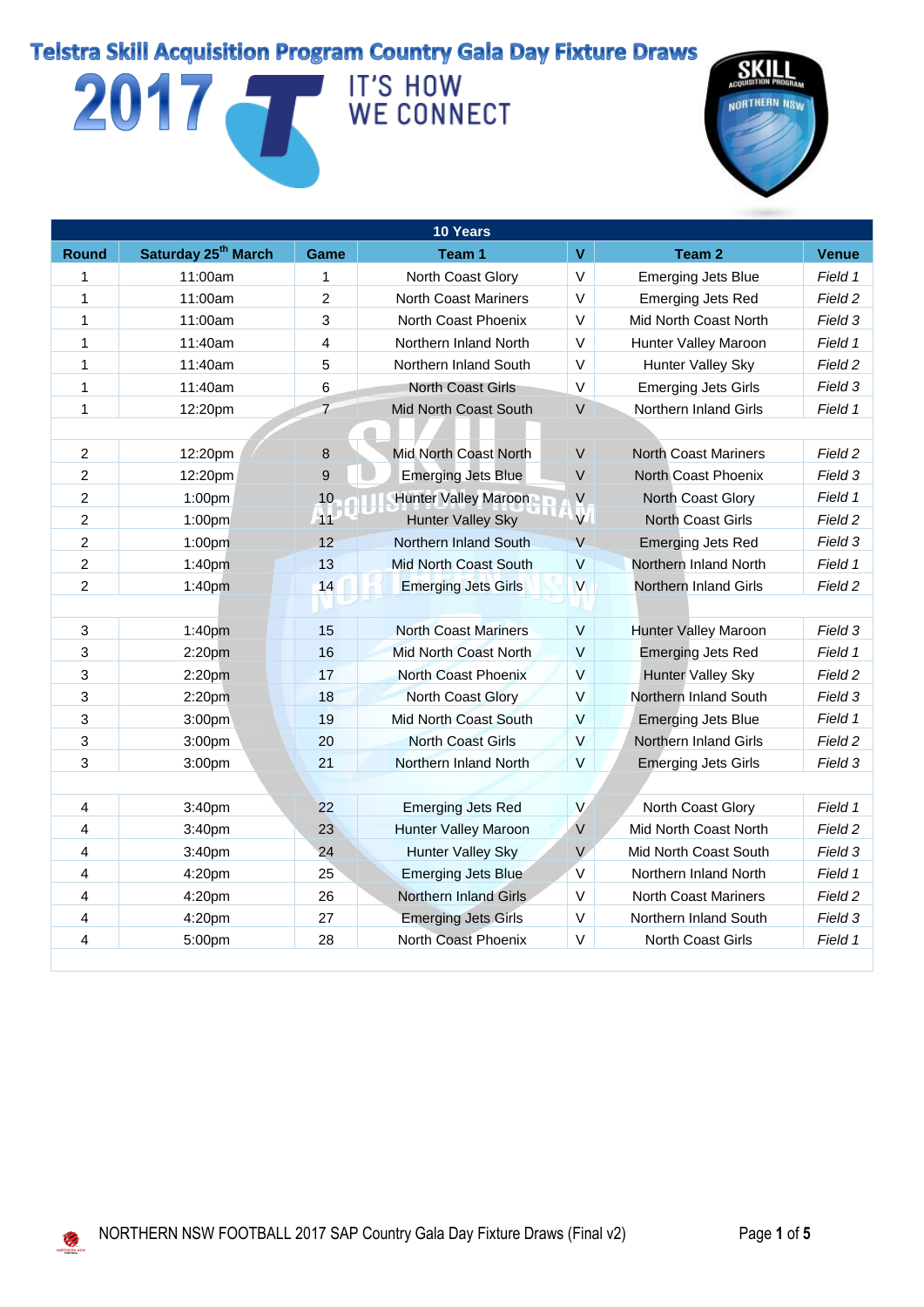## 2017 IT'S HOW WE CONNECT



| 10 Years                      |      |                              |              |                              |              |  |  |
|-------------------------------|------|------------------------------|--------------|------------------------------|--------------|--|--|
| Sunday 26 <sup>th</sup> March | Game | Team 1                       | $\mathbf{V}$ | Team 2                       | <b>Venue</b> |  |  |
| 9:00am                        | 29   | <b>Northern Inland Girls</b> | V            | Hunter Valley Sky            | Field 1      |  |  |
| 9:00am                        | 30   | Mid North Coast North        | $\vee$       | <b>Emerging Jets Girls</b>   | Field 2      |  |  |
| 9:00am                        | 31   | North Coast Glory            | V            | Mid North Coast South        | Field 3      |  |  |
| 9:40am                        | 32   | <b>North Coast Mariners</b>  | $\vee$       | <b>Emerging Jets Blue</b>    | Field 1      |  |  |
| 9:40am                        | 33   | Northern Inland North        | $\vee$       | <b>Emerging Jets Red</b>     | Field 2      |  |  |
| 9:40am                        | 34   | <b>North Coast Girls</b>     | V            | Hunter Valley Maroon         | Field 3      |  |  |
| 10:20am                       | 35   | Northern Inland South        | V            | North Coast Phoenix          | Field 1      |  |  |
|                               |      |                              |              |                              |              |  |  |
| 10:20am                       | 36   | <b>Emerging Jets Girls</b>   | $\vee$       | <b>Northern Inland Girls</b> | Field 2      |  |  |
| 10:20am                       | 37   | Mid North Coast South        | $\vee$       | <b>North Coast Mariners</b>  | Field 3      |  |  |
| 11:00am                       | 38   | Northern Inland North        | $\vee$       | Mid North Coast North        | Field 1      |  |  |
| 11:00am                       | 39   | <b>Emerging Jets Blue</b>    | V            | <b>North Coast Girls</b>     | Field 2      |  |  |
| 11:00am                       | 40   | North Coast Phoenix          | $\vee$       | <b>Emerging Jets Red</b>     | Field 3      |  |  |
| 11:40am                       | 41   | <b>Hunter Valley Sky</b>     | V            | <b>North Coast Glory</b>     | Field 1      |  |  |
| 11:40am                       | 42   | <b>Hunter Valley Maroon</b>  | $\mathsf{V}$ | Northern Inland South        | Field 2      |  |  |
|                               |      |                              |              |                              |              |  |  |
| 11:40am                       | 43   | <b>Emerging Jets Red</b>     | $\vee$       | Mid North Coast South        | Field 3      |  |  |
| 12:20pm                       | 44   | <b>North Coast Girls</b>     | $\vee$       | <b>Emerging Jets Girls</b>   | Field 1      |  |  |
| 12:20pm                       | 45   | Mid North Coast North        |              | North Coast Glory            | Field 2      |  |  |
| 12:20pm                       | 46   | Northern Inland North        | V            | North Coast Phoenix          | Field 3      |  |  |
| 1:00 <sub>pm</sub>            | 47   | Northern Inland Girls        | V            | <b>Hunter Valley Maroon</b>  | Field 1      |  |  |
| 1:00pm                        | 48   | Northern Inland South        | V            | <b>Emerging Jets Blue</b>    | Field 2      |  |  |
| 1:00pm                        | 49   | <b>North Coast Mariners</b>  | $\vee$       | <b>Hunter Valley Sky</b>     | Field 3      |  |  |
|                               |      |                              |              |                              |              |  |  |

#### **STRUCTURE**

M

14 participating teams

- Fixture Length: 2 equal periods of 15 minutes  $^*$
- 5 minute halftime
- $\bullet$ Pitch Size: 60m x 40m a.
- Goal Size: 5m x 2m 3.
	- Playing Numbers: 7 v 7 (unlimited interchange)

#### **10 Years – Participating Teams**

Football Mid North Coast North ; Football Mid North Coast South

Emerging Jets Blue 9 Years ; Emerging Jets Red 9 Years ; Emerging Jets Girls 11 Years

Hunter Valley Football Maroon ; Hunter Valley Football Sky

North Coast Football Glory ; North Coast Football Mariners ; North Coast Football Phoenix ; North Coast Football Girls 12 Years

Northern Inland Football North ; Northern Inland Football South ; Northern Inland Football Girls 12 Years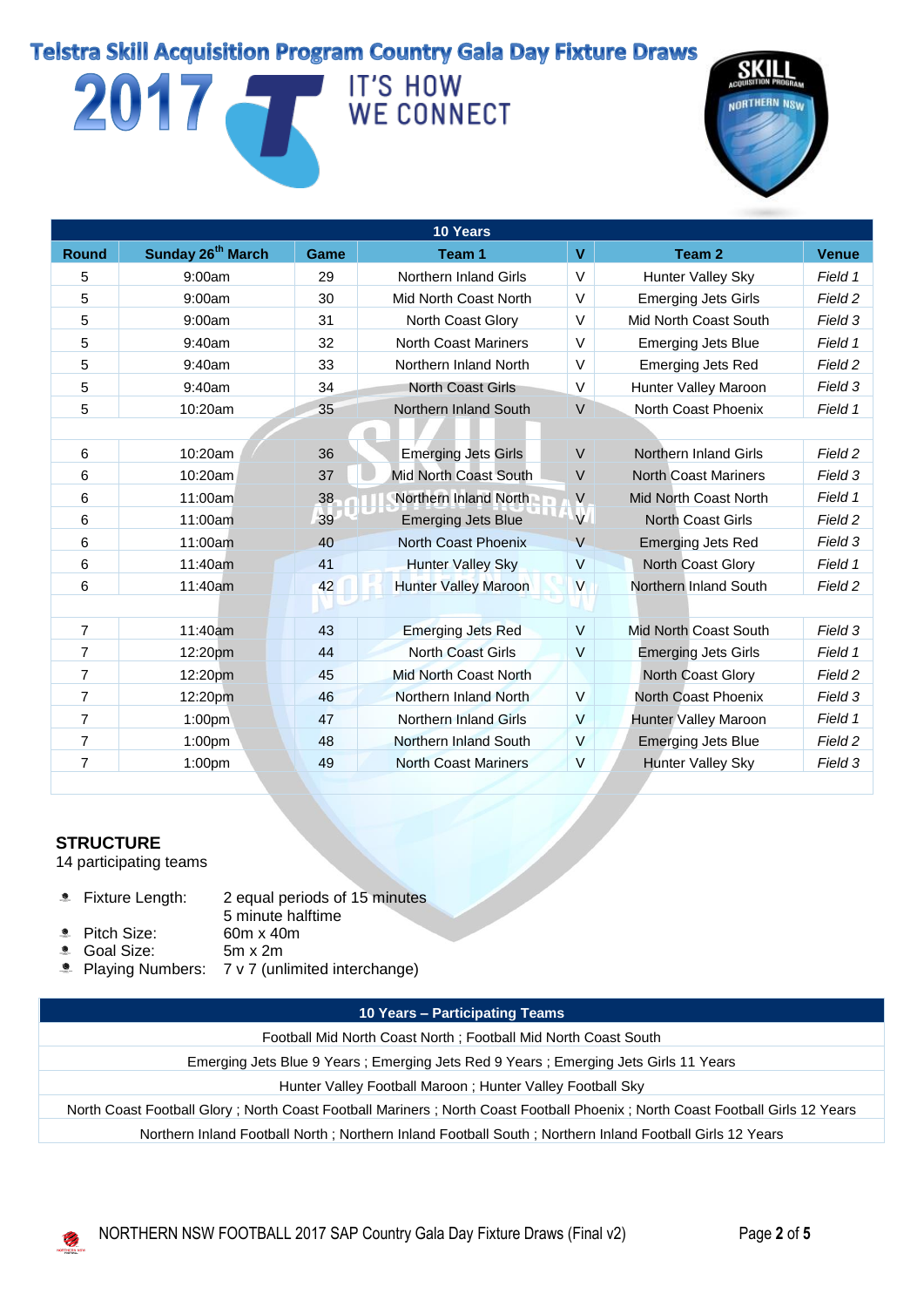# 2017 IT'S HOW WE CONNECT



| 11 Years       |                                 |                |                              |                         |                             |              |  |
|----------------|---------------------------------|----------------|------------------------------|-------------------------|-----------------------------|--------------|--|
| <b>Round</b>   | Saturday 25 <sup>th</sup> March | <b>Game</b>    | Team 1                       | V                       | Team 2                      | <b>Venue</b> |  |
| 1              | 11:00am                         | 1              | North Coast Roar             | V                       | Hunter Valley Maroon        | Field 4      |  |
| 1              | 11:00am                         | $\overline{2}$ | North Coast Victory          | V                       | Hunter Valley Sky           | Field 5      |  |
| 1              | 11:50am                         | 3              | Mid North Coast North Gold   | V                       | <b>Emerging Jets Blue</b>   | Field 4      |  |
| 1              | 11:50am                         | 4              | Mid North Coast North Black  | V                       | <b>Emerging Jets Red</b>    | Field 5      |  |
| 1              | 12:40pm                         | 5              | Mid North Coast South        | V                       | <b>Emerging Jets Girls</b>  | Field 4      |  |
|                |                                 |                | Northern Inland South        |                         | Bye                         |              |  |
|                |                                 |                |                              |                         |                             |              |  |
| $\overline{2}$ | 12:40pm                         | 6              | Hunter Valley Maroon         | $\vee$                  | Northern Inland South       | Field 5      |  |
| 2              | 1:30pm                          | $\overline{7}$ | <b>Hunter Valley Sky</b>     | V                       | Mid North Coast North Black | Field 4      |  |
| 2              | 1:30 <sub>pm</sub>              | 8              | <b>Emerging Jets Girls</b>   | $\vee$                  | Mid North Coast North Gold  | Field 5      |  |
| 2              | 2:20 <sub>pm</sub>              | $\overline{9}$ | <b>Emerging Jets Blue</b>    | V                       | North Coast Roar            | Field 4      |  |
| $\overline{c}$ | 2:20 <sub>pm</sub>              | 10             | <b>Emerging Jets Red</b>     | V                       | <b>North Coast Victory</b>  | Field 5      |  |
|                |                                 |                | Mid North Coast South        |                         | Bye                         |              |  |
|                |                                 |                | --                           |                         |                             |              |  |
| 3              | 3:10 <sub>pm</sub>              | 11             | <b>Hunter Valley Maroon</b>  | $\overline{V}$          | Mid North Coast South       | Field 4      |  |
| 3              | 3:10pm                          | 12             | Mid North Coast North Gold   | V                       | <b>Hunter Valley Sky</b>    | Field 5      |  |
| 3              | 4:00pm                          | 13             | <b>North Coast Victory</b>   | $\vee$                  | <b>Emerging Jets Girls</b>  | Field 4      |  |
| 3              | 4:00pm                          | 14             | Northern Inland South        | $\vee$                  | <b>Emerging Jets Blue</b>   | Field 5      |  |
| 3              | 4:50pm                          | 15             | North Coast Roar             | $\overline{\mathsf{V}}$ | <b>Emerging Jets Red</b>    | Field 4      |  |
|                |                                 |                | Mid North Coast North Black  |                         | <b>Bye</b>                  |              |  |
|                |                                 |                |                              |                         |                             |              |  |
| 4              | 4:50pm                          | 16             | <b>Mid North Coast South</b> | $\vee$                  | North Coast Victory         | Field 5      |  |
| 4              | 5:40pm                          | 17             | Mid North Coast North Black  | $\vee$                  | Northern Inland South       | Field 4      |  |

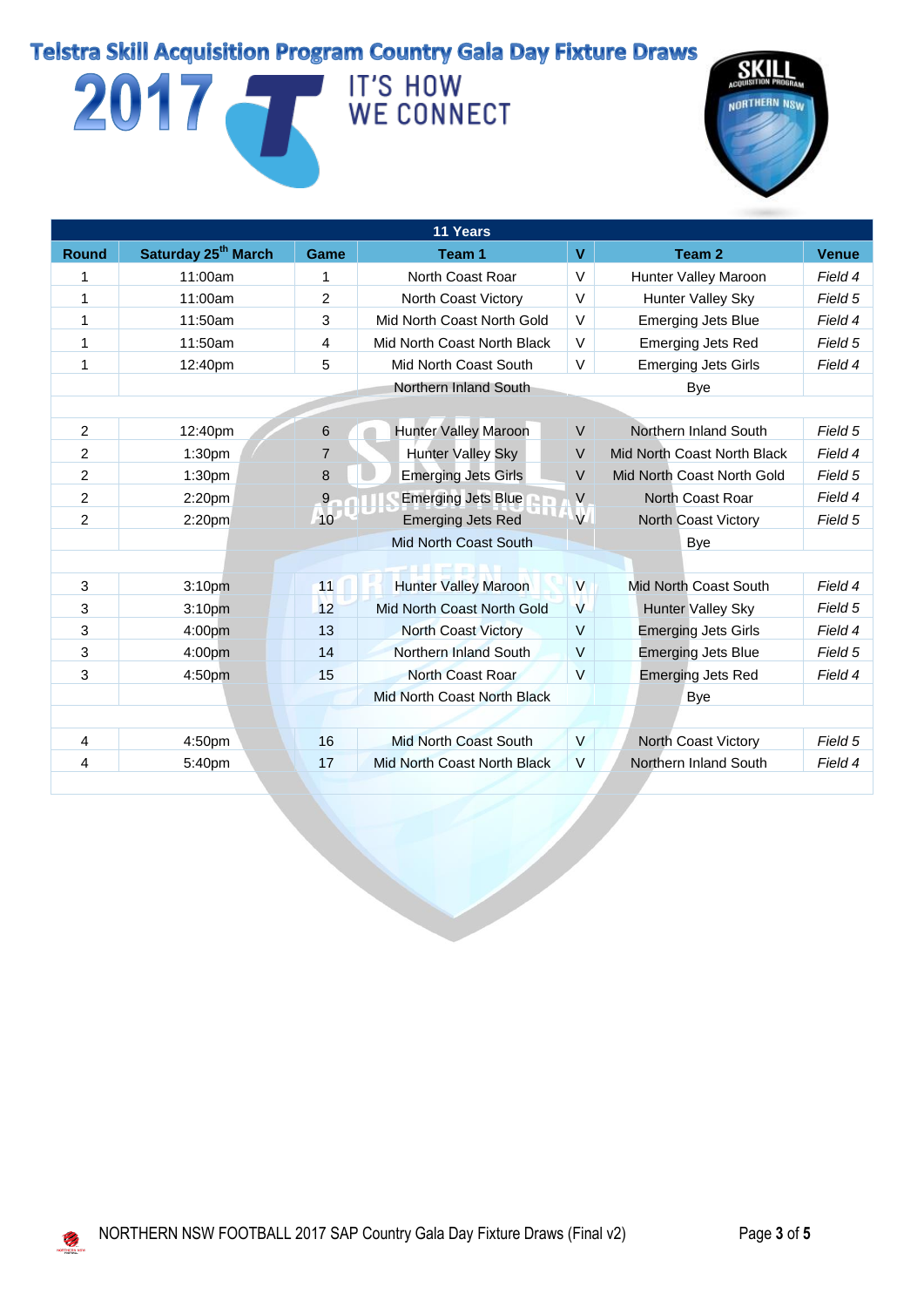# 2017 IT'S HOW WE CONNECT



| 11 Years       |                               |      |                                    |                         |                             |              |  |
|----------------|-------------------------------|------|------------------------------------|-------------------------|-----------------------------|--------------|--|
| <b>Round</b>   | Sunday 26 <sup>th</sup> March | Game | Team 1                             | V                       | Team 2                      | <b>Venue</b> |  |
| 5              | 9:00am                        | 18   | <b>Emerging Jets Blue</b>          | $\vee$                  | Mid North Coast South       | Field 4      |  |
| 5              | 9:00am                        | 19   | <b>Emerging Jets Girls</b>         | V                       | Northern Inland South       | Field 5      |  |
| 5              | 9:50am                        | 20   | <b>Emerging Jets Red</b>           | V                       | Mid North Coast North Gold  | Field 4      |  |
| 5              | 9:50am                        | 21   | Hunter Valley Maroon               | V                       | Mid North Coast North Black | Field 5      |  |
| 5              | 10:40am                       | 22   | <b>Hunter Valley Sky</b>           | V                       | North Coast Roar            | Field 4      |  |
|                |                               |      | <b>North Coast Victory</b>         |                         | Bye                         |              |  |
|                |                               |      |                                    |                         |                             |              |  |
| 6              | 10:40am                       | 23   | <b>North Coast Victory</b>         | $\vee$                  | <b>Emerging Jets Blue</b>   | Field 5      |  |
| 6              | 11:30am                       | 24   | <b>Mid North Coast North Black</b> | $\vee$                  | <b>Emerging Jets Girls</b>  | Field 4      |  |
| 6              | 11:30am                       | 25   | Mid North Coast North Gold         | $\vee$                  | Hunter Valley Maroon        | Field 5      |  |
| 6              | 12:20pm                       | 26   | <b>Hunter Valley Sky</b>           | V                       | Northern Inland South       | Field 4      |  |
| 6              | 12:20pm                       | 27   | <b>Emerging Jets Red</b>           | V                       | Mid North Coast South       | Field 5      |  |
|                |                               |      | North Coast Roar                   |                         | Bye                         |              |  |
|                |                               |      | <b>THE PERIOD</b>                  |                         |                             |              |  |
| 7              | 1:10 <sub>pm</sub>            | 28   | <b>Emerging Jets Girls</b>         | $\overline{\mathsf{V}}$ | North Coast Roar            | Field 4      |  |
| 7              | 1:10 <sub>pm</sub>            | 29   | <b>Emerging Jets Blue</b>          | V                       | Mid North Coast North Black | Field 5      |  |
| $\overline{7}$ | 2:00 <sub>pm</sub>            | 30   | <b>Hunter Valley Maroon</b>        | $\vee$                  | North Coast Victory         | Field 4      |  |
| 7              | 2:00 <sub>pm</sub>            | 31   | Northern Inland South              | V                       | <b>Emerging Jets Red</b>    | Field 5      |  |
| $\overline{7}$ | 2:50 <sub>pm</sub>            | 32   | Mid North Coast South              | $\overline{\mathsf{V}}$ | <b>Hunter Valley Sky</b>    | Field 4      |  |
|                |                               |      | Mid North Coast North Gold         |                         | <b>Bye</b>                  |              |  |
|                |                               |      |                                    |                         |                             |              |  |
| 8              | 2:50 <sub>pm</sub>            | 33   | North Coast Roar                   | V                       | Mid North Coast North Gold  | Field 5      |  |
|                |                               |      |                                    |                         |                             |              |  |

#### **STRUCTURE**

11 participating teams

- **EXTER Fixture Length:** 2 equal periods of 20 minutes 5 minute halftime
- Pitch Size: 65m x 50m
- **<sup>3</sup>** Goal Size: 5m x 2m
- **Playing Numbers:** 9 v 9 (unlimited interchange)

#### **11 Years – Participating Teams**

Football Mid North Coast North Gold ; Football Mid North Coast North Black ; Football Mid North Coast South Emerging Jets Blue 10 Years ; Emerging Jets Red 10 Years ; Emerging Jets 12 Years Girls Hunter Valley Football Maroon ; Hunter Valley Football Sky North Coast Football Roar ; North Coast Football Victory Northern Inland Football South